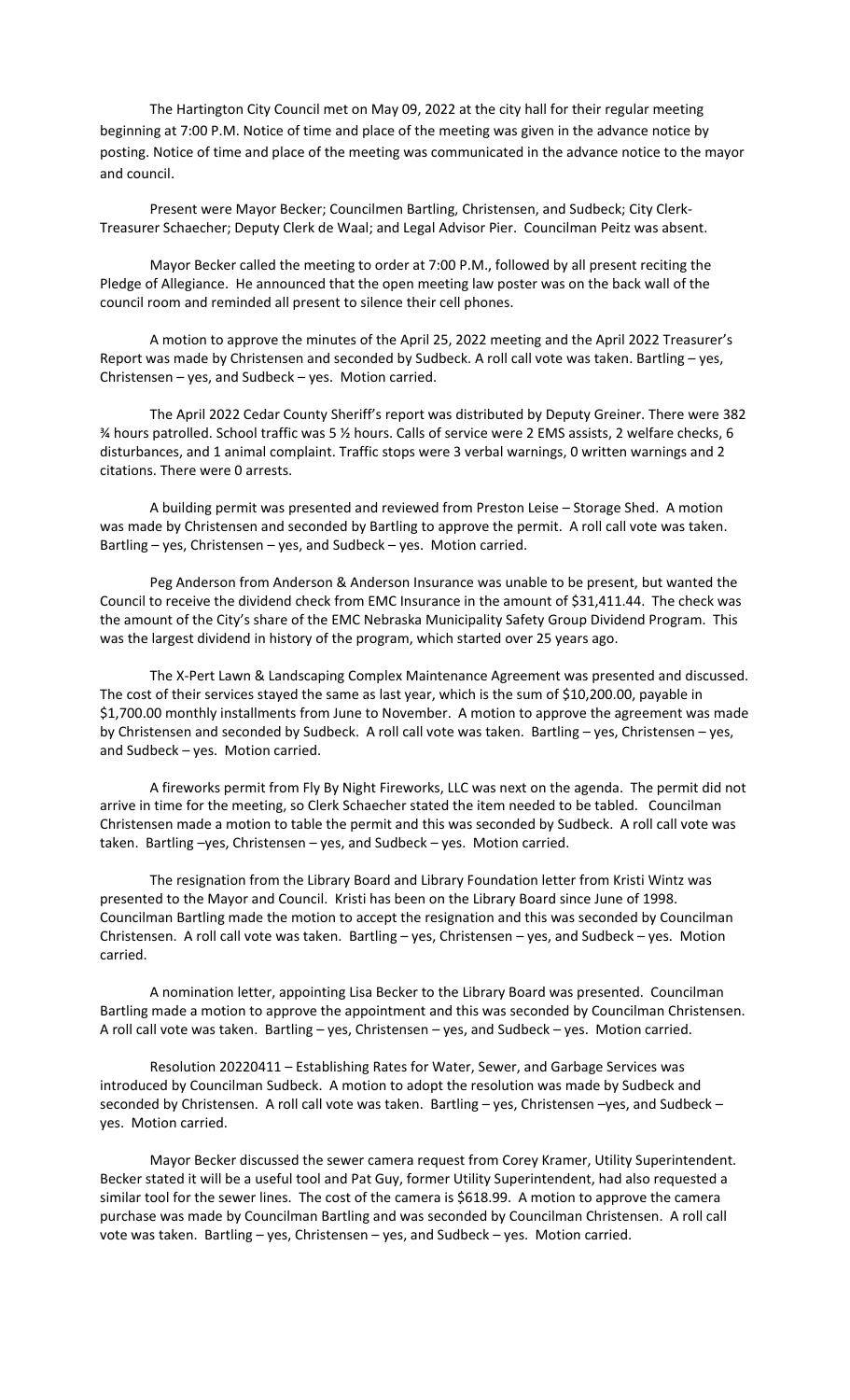Mayor Becker discussed a water treatment studies that were performed by JEO and Stockwell. Mayor Becker stated Roger Protzman from JEO met with the current and former utility superintendents, along with a couple of council members. The City is able to submit the report from JEO to apply for grant funding. The City should know by October what type of funding could be received if the study is submitted soon. Becker stated the collection system is failing, so upgrades are needed, and we would still be able to operate the system while the new system is being built. A motion was made by Councilman Sudbeck to approve the study being submitted for grant funding with the understanding that the City will not be charged until a plan is agreed upon and this was seconded by Councilman Christensen. A roll call vote was taken. Bartling – yes, Christensen – yes, and Sudbeck – yes. Motion carried.

Mayor Becker discussed the sewer line install for the new Security Bank site. Becker stated he spoke to Pat Guy, former Utility Superintendent, and the City has usually brought the sewer line to the lot and then the customer has to tie in at their cost. Councilman Sudbeck made a motion to table the subject until the cost amount could be presented and this was seconded by Councilman Christensen. A roll call vote was taken. Bartling – yes, Christensen – yes, and Sudbeck – yes. Motion carried.

Clerk Schaecher stated Leo Woods from KCAU came into the office and requested the City purchase an ad for the Cedar County Fair. The cost is \$250.00. Councilman Bartling stated this request would be more fitting for the Chamber of Commerce. A motion to decline the purchase, but to pass on the information to the Chamber of Commerce was made by Councilman Bartling and was seconded by Councilman Christensen. A roll call vote was taken. Bartling – yes, Christensen – yes, and Sudbeck – yes. Motion carried.

Department Reports:

## Park – Councilman Peitz: Absent

Pool/Interim Gun Range – Councilman Bartling: The pool is getting prepped to open with a possible opening day of May 27, 2022.

Complex/Auditorium – Councilman Sudbeck: We are nearing the end of track season. The auditorium is set to close for the summer at the end of the month.

Fire/Ambulance – Councilman Christensen: None

General – Mayor Becker: None

Steve Pier: None

Clerk Schaecher: A request to have a light put on an NPPD pole across the street from Dean McGregor's was presented to see if this could be a possibility. Councilman Bartling stated that he already took a look at the pole and it is possible to put a bulb on the pole and will see about getting it done. Burnell Herbolsheimer had come into the office earlier in the month and asked if putting a stop sign at the bottom of the one‐way on Broadway Avenue and Court Street, as it appears that the traffic is too fast. Mayor Becker stated he will talk to Sheriff Koranda about this and also about the sheriff's department making more random trips through the park areas.

## Deputy Clerk de Waal: None

Public Comments: Rob Dump asked how the figure amounts were determined for the rate increases and Mayor Becker stated they were based on comparison studies of similar towns our size. Dump asked when the rates would come into effect and was told June 20, 2022 by Clerk Schaecher.

The following bills were presented for payments:

| General: | BOKF, NA 4,662.50, Cornhusker Press 38.50, EMC Insurance 7,959.66, and Northeast |
|----------|----------------------------------------------------------------------------------|
|          | Nebraska News 392.50                                                             |

Streets: Blue Cross/Blue Shield of Nebraska 702.21, Bank of Hartington 2,536.89, Bomgaars 210.24, Carhart Lumber 56.83, Colonial Life 27.22, EMC Insurance 1,213.95, Farmers Union Coop 200.14, Franklin Templeton Investor Services 558.84, Grossenburg Implement 600.00, Hartington Auto & Truck Parts 3.59, Kruse True Value 104.53, Plumbing & Electric 31.50, and US Cellular 75.24